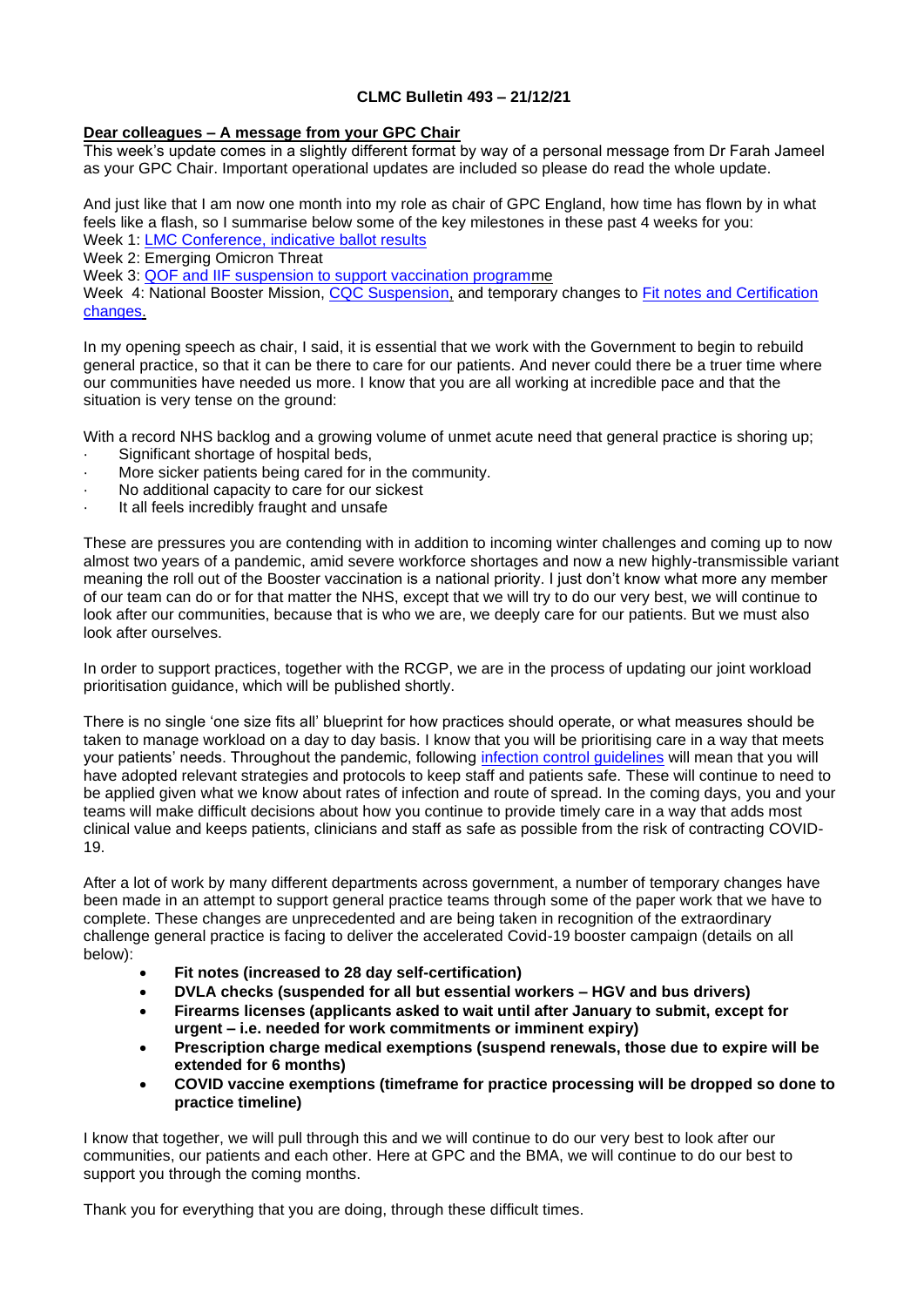### **Impact of COVID-19 omicron variant and vaccination deployment**

The UK Covid Alert Level has now been increased to Level 4 due to a rapid increase in cases of the Omicron variant and the Prime Minister has launched an urgent appeal [calling for people to get vaccinated.](https://www.gov.uk/government/news/urgent-omicron-appeal-get-boosted-now)

NHSE/I has published [guidance to prepare for the potential impact of the Omicron variant and other winter](https://www.england.nhs.uk/coronavirus/publication/preparing-the-nhs-for-the-potential-impact-of-the-omicron-variant-and-other-winter-pressures/)  [pressures,](https://www.england.nhs.uk/coronavirus/publication/preparing-the-nhs-for-the-potential-impact-of-the-omicron-variant-and-other-winter-pressures/) and the [next steps for the vaccine deployment to](https://security-eu.mimecast.com/ttpwp#/checking?key=bG1jLWxAbGlzdHNlcnYuYm1hLm9yZy51a3xyZXEtZWEyMmYwNjMyZTQ3MjlhZGIzZDBmNzY3NjE4OGU1Y2M%3D) ensure the successful ramp up of the COVID-19 vaccine programme. Operational guidance was published on Wednesday on actions to take maximise capacity, and general practice teams (not only LVS sites) are asked to:

- Clinically prioritise services to free up clinical capacity that is delivering services which can safely be deferred into the new year, alongside delivering urgent or emergency care.
- Any patient with an urgent presenting complaint, or potentially serious underlying and unmet clinical need, should be assessed, managed, and referred onwards as appropriate.
- Increase capacity to the same level or above best day in phases 1 and 2 and consider extending opening hours.
- GP practices signed-up to the Phase 3 ES should prioritise visits to care homes that have not yet received a visit

To support acceleration of the booster programme, the [CQC are postponing](https://www.cqc.org.uk/news/stories/cqc-postpone-inspections-acute-hospitals-general-practice-until-new-year-support) all on-site inspection activity for the next three weeks with immediate effect - except in cases where there is evidence of risk to life, or the immediate risk of serious harm to people.

In addition, GPC have successfully lobbied for a temporary suspension of the 15 minute wait for the mRNA [vaccine](https://www.gov.uk/government/publications/suspension-of-the-15-minute-wait-for-vaccination-with-mrna-vaccine-for-covid-19-uk-cmos-opinion/suspension-of-the-15-minute-wait-for-vaccination-with-mrna-vaccine-for-covid-19-uk-cmos-opinion) to allow for an increased amount of vaccinations to be carried out.

### **Fit Note extension period**

The Department of Work and Pensions are making legislative changes meaning that from Friday 17 December 2021 self-certification for sickness will be extended from 7 to 28 days for people accessing Statutory Sick Pay, and there will be no requirement for a fit note to access other benefits. This time limited change will end on 26 January 2022. [Further guidance on this](https://generalpracticebulletin.createsend1.com/t/d-l-adutrjy-l-z/) is available. Whilst this is expected to cover the vast majority of fit note requests, GPs may continue to receive some for access to occupational sick pay depending on individual contractual arrangements.

### **Prescription charge medical exemption certification**

The Department of Health and Social Care will temporarily suspend the re-certification requirement for existing prescription charge medical exemptions but retain this requirement for newly diagnosed patients. NHS Business Services Authority (BSA) will contact patients with existing medical exemptions that are due to expire between 16 December and 26 January and supply a new certificate extending their exemption for a further six months. Some people requiring renewals may have already received a reminder and have arranged with their GP surgery for this form to be signed. If this has not yet been done, no action needs to be taken.

#### **Firearms licenses**

The Home Office has written to the main shooting organisations to request, where possible, that firearms certificate applicants who are about to submit a request wait until January before requesting the relevant medical information from their GP or from an independent doctor. It is anticipated the vast majority of applicants (for example new applications for non-work purposes) will be able to wait.

The Home Office would be grateful, if a person has a particularly urgent application, for example, because of work commitments or the imminent expiry of their certificate, if practices could still consider providing the information.

### **DVLA checks**

The Driver and Vehicle Licencing Agency (DVLA) has suspended requests for medical information for the provision of drivers licences until the 12 January (excluding essential workers e.g. bus and lorry drivers).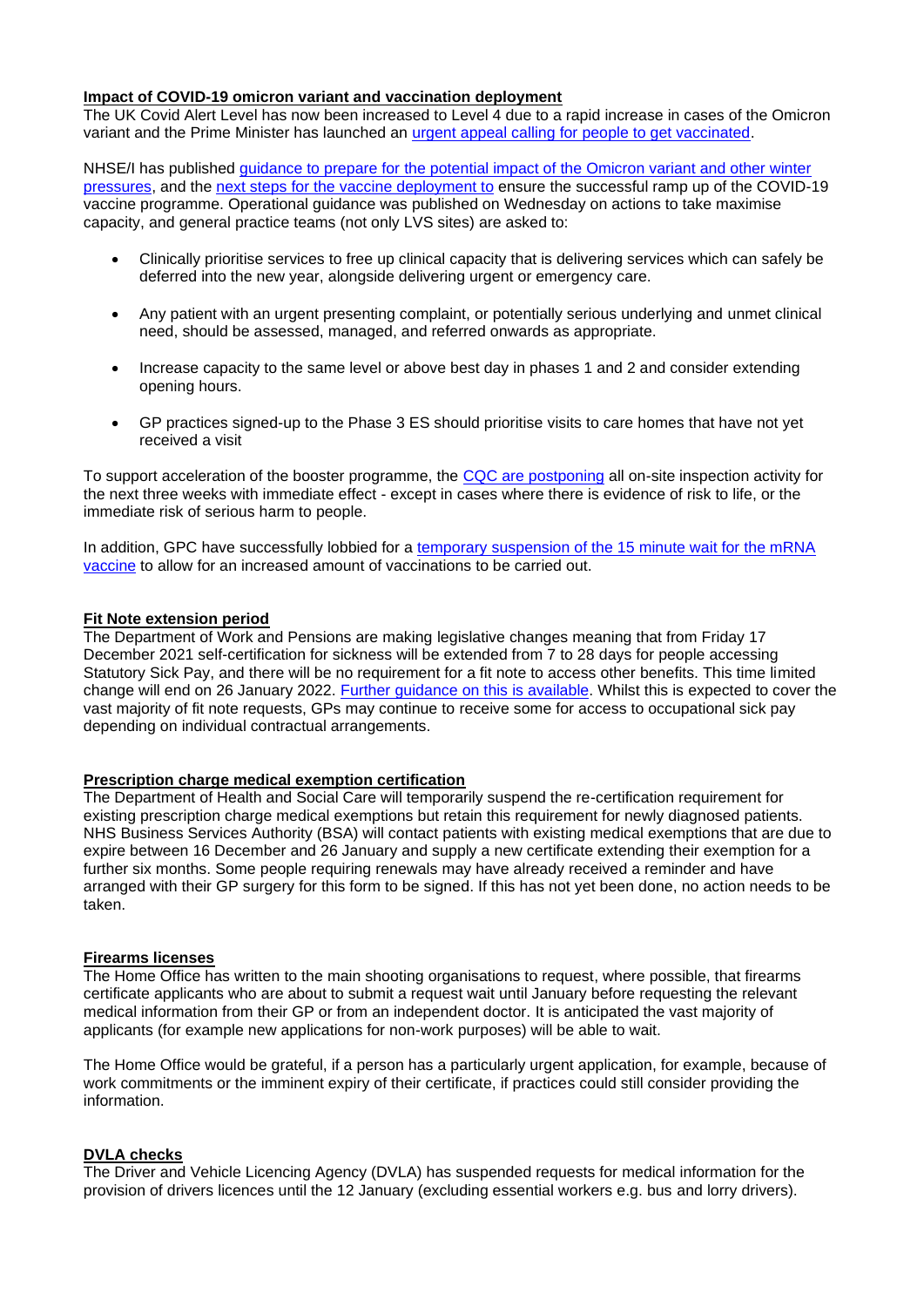# **COVID vaccine exemptions**

The medical exemptions service will continue to run, and individuals will still be able to request an application form by calling the NHS COVID Pass Service on 119 and then sending this onto a clinician for review. However, to ensure a national effort to maximise booster rollout, the timeframe for processing a medical exemption request will be at the professional discretion of the practice. DHSC will update all the relevant public guidance to reflect this change.

## **Item of Service fee for vaccinations**

In light of the further vaccination effort required in response to the Omicron variant, NHSE/I has extended the Item of Service (IoS) fee to £20 per COVID-19 vaccination administered between 25 December 2021 to 3 January 2022 inclusive. This is to support vaccination sites to set up additional clinics during this period. The IoS fee will continue to be £20 per COVID-19 vaccination administered on Sundays in December 2021 and Sundays in January 2022 as previously announced. The ES and LES will shortly be updated to reflect this.

### **COVID-19 vaccination protocols and patient group directions**

Updated national protocols and patient group directions and for the Comirnaty (Pfizer/Biotech) and Spikevax COVID-19 (Moderna) COVID-19 vaccines have now been published, and [are available here](https://www.gov.uk/government/collections/covid-19-vaccination-programme#protocols-and-patient-group-directions-(pgds))

## **Second phase for children and young people aged 12 to 15**

Following the JCVI advice that all children and young people aged 12 to 15 years should be offered a second dose of the Pfizer-BioNTech COVID-19 vaccine at a minimum of 12 weeks, [NHSE/I has published guidance](https://www.england.nhs.uk/coronavirus/publication/second-phase-for-children-and-young-people-aged-12-to-15-next-steps-for-covid-19-vaccine-deployment/) on the second phase, setting out a hybrid model of delivery which includes both an in-school and out-ofschool offer

### **Vaccination as a condition for deployment in the healthcare sector**

Last week, the Government published the outcome of their [consultation on making vaccination a condition of](https://www.gov.uk/government/consultations/making-vaccination-a-condition-of-deployment-in-the-health-and-wider-social-care-sector?utm_medium=email&utm_campaign=govuk-notifications&utm_source=ef7d072d-8c65-4e17-8569-5ce2a46f74ee&utm_content=daily)  [deployment in the health and wider social care sector,](https://www.gov.uk/government/consultations/making-vaccination-a-condition-of-deployment-in-the-health-and-wider-social-care-sector?utm_medium=email&utm_campaign=govuk-notifications&utm_source=ef7d072d-8c65-4e17-8569-5ce2a46f74ee&utm_content=daily) advising that from 1 April 2022, only to deploy healthcare workers who have been vaccinated against COVID-19 to roles where they interact with patients and service users, to avoid preventable harm and protect patients in the NHS, protect colleagues in the NHS, and protect the NHS itself. [Read the NHSE/I guidance](https://www.england.nhs.uk/coronavirus/publication/vaccination-as-a-condition-of-deployment-for-healthcare-workers-phase-1-planning-and-preparation/)

While the BMA has serious concerns about making vaccination mandatory, GPC arepleased that the Government has, as GPC recommended, decided to delay the policy of mandatory vaccination for COVID-19 until spring next year. [Read the full statement by the chair of BMA Council.](https://www.bma.org.uk/bma-media-centre/delay-in-making-covid-vaccine-mandatory-is-sensible-ahead-of-winter-pressures-says-bma)

# **Exemptions from self-isolation of fully vaccinated staff members identified as a contact of a case**

The UK Health Security agency has updated their [guidance on COVID-19: management of staff and exposed](https://www.gov.uk/government/publications/covid-19-management-of-exposed-healthcare-workers-and-patients-in-hospital-settings/covid-19-management-of-exposed-healthcare-workers-and-patients-in-hospital-settings)  [patients or residents in health and social care settings.](https://www.gov.uk/government/publications/covid-19-management-of-exposed-healthcare-workers-and-patients-in-hospital-settings/covid-19-management-of-exposed-healthcare-workers-and-patients-in-hospital-settings) Fully vaccinated GPs and practice staff no longer need to isolate for 10 days if they are a close contact of an Omicron Covid case. The requirement has been replaced with a negative PCR and then daily LFT antigen tests for ten days, with isolation only on testing positive or developing symptoms, for those who are fully vaccinated.

### **Prescription charge waiver for COVID-19 antivirals and therapeutic clinical trials**

The [Government has announced that,](https://www.gov.uk/government/news/prescription-charge-waiver-for-covid-19-antivirals-and-therapeutic-clinical-trials) from 10 December 2021 until 31 March 2022, arrangements have been made under the NHS Regulations for antiviral medicines to be supplied to patients who have tested positive for COVID-19 and who are in the eligible cohorts of patients. Where the patients are not already eligible for free prescriptions, the antiviral medicines will be supplied free of charge.

The waiver will also apply to therapeutic treatments that are being made available through the NIHR funded HEAL-COVID clinical trial platform treating patients who have been hospitalised for COVID-19, for long-term effects and STIMULATE ICP treating community patients for long COVID. NHSE/I will be issuing guidance on the use of the waivers.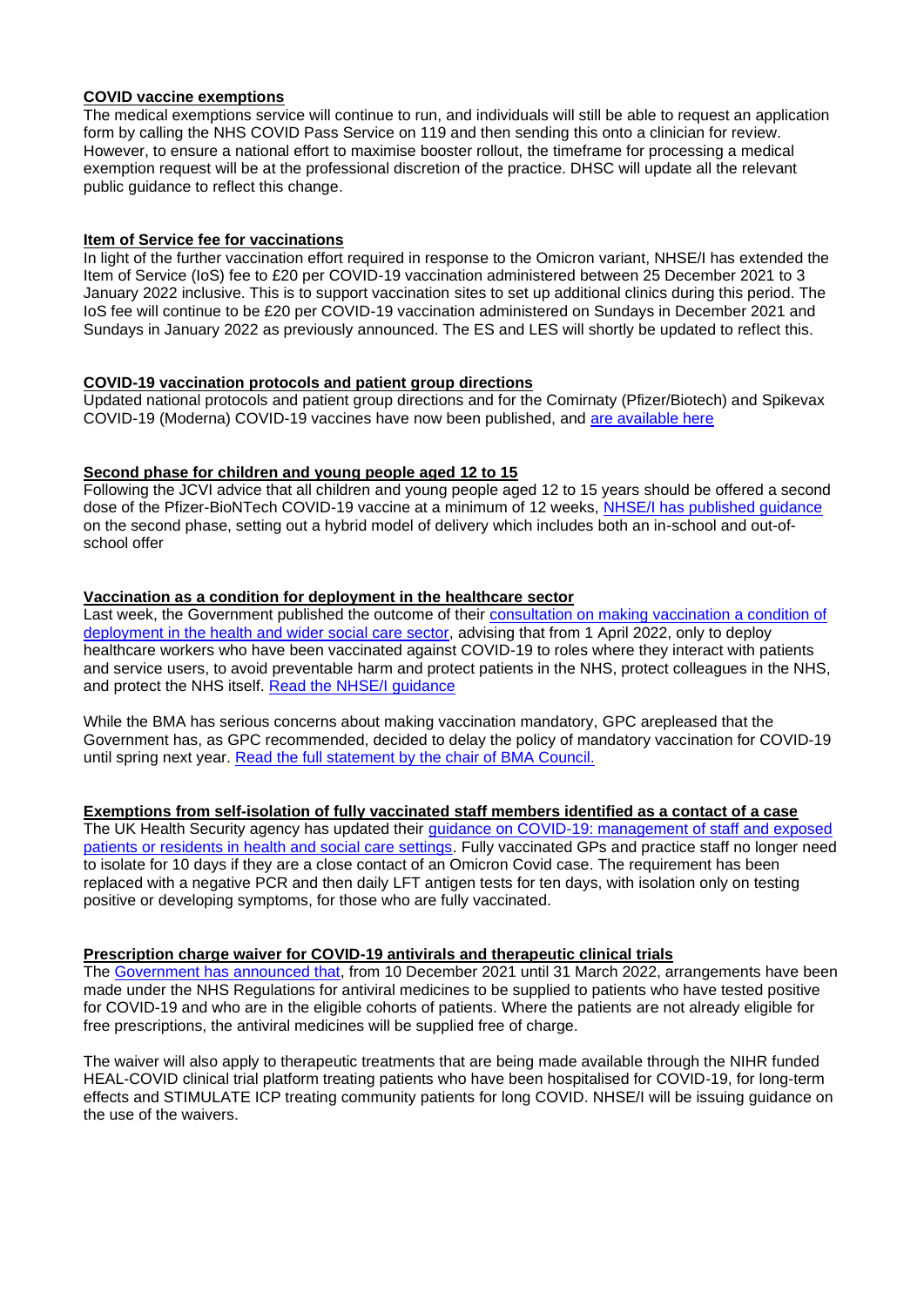# **Private provider requests for investigations under the NHS**

Following some queries from LMCs about requests from private providers relating to investigation and/or treatment of one of the practice's registered patients, the GPC [have produced this](https://www.clevelandlmc.org.uk/website/IGP367/files/Private%20Provider%20requests%20for%20investigations%20under%20the%20NHS%20-%20FINAL.pdf) guidance, which includes a template letter to respond to private providers. If the GP is asked by a private provider to arrange investigations or tests, the results of which the GP would not be able to interpret and/or the GP does not feel clinically competent to manage the patient accordingly, then they should advise the patient and the provider that the services do not fall within NHS Primary medical services and to make alternative arrangements.

### **Firearms licensing guidance**

After extensive work, GPC have published [guidance on the firearms licensing process,](https://www.bma.org.uk/advice-and-support/gp-practices/gp-service-provision/the-firearms-licensing-process) setting out the BMA position on firearms licensing and providing information to GPs on what to do when someone applies for a firearms licence, including responding to the police and conscientious objection.

The BMA has had significant involvement in the development of Home Office guidance for chief officers of [police on firearms licensing](https://www.gov.uk/guidance/firearms-licensing-police-guidance) that came into effect on 1 November 2021. GPC strongly support the Government's overall message, that gun ownership is a privilege and not a right, and that firearms must be in the hands of only those who are deemed safe and responsible.

The 2021 statutory guidance and the arrangements for medical checks for applications reflects the BMA's significant contribution to its development. Public safety is paramount for the Association and the quidance clearly sets the standards, clarifies the national process and provides a unified approach for doctors and police forces to follow.

### **GMC State of Medical Education and Practice in the UK report**

The GMC has published their [State of Medical Education and Practice in the UK 2021 report,](https://www.gmc-uk.org/about/what-we-do-and-why/data-and-research/the-state-of-medical-education-and-practice-in-the-uk) which shows that GPs are once again reporting much greater pressure than any other group, and that:

- On average, GPs described the workload on 76% of their days as 'high intensity', a significantly higher proportion than specialists (55% of days) and other doctors.
- The proportion of GPs struggling with their workload doubled in 2021, with more than half of GPs (54%) now falling into this group.
- GPs were the most likely to be at a high risk of burnout (32%), compared with specialists and other doctors, and fewer GPs took a leave of absence suggesting that some groups feel less able to take this action.

This data should ring alarm bells for policymakers and Government – not just about how severely overstretched GPs and their teams are right now, but also on the impact this has on patients and the safety of care they can access. It emphasises what the profession has been saying for several years; that GPs and their teams have been working harder than ever before, and they did all they could to care for patients throughout the pandemic.

Read Farah's full [comments in Pulse.](https://www.pulsetoday.co.uk/news/regulation/gps-most-likely-to-bear-the-brunt-of-burnout-warns-the-gmc/) Read the [BMA statement in response.](https://londonnewstime.com/one-third-of-gps-at-high-risk-of-burnout-because-gmc-reveals-the-effects-of-unsustainable-workloads/603766/)

# **Supportive messages about the role of general practice**

There have been numerous messages of support about general practice in the last week:

- [Statement by the Prime Minister, Boris Johnson](https://www.gov.uk/government/speeches/prime-ministers-address-to-the-nation-on-booster-jabs-12-december-2021) (12 December) commending "the extraordinary efforts of our NHS, including thousands of GPs and volunteer vaccinators" "And I know the pressures on everyone in our NHS – from our GPs, doctors and nurses to our porters – all of whom have worked incredibly hard and we thank them for the amazing job they have done."
- The Secretary of State for Health and Social Care Sajid Javid appeared on [Radio 4's Today](https://www.bbc.co.uk/sounds/play/m0012fhr)  [Programme](https://www.bbc.co.uk/sounds/play/m0012fhr) talking about the role general practice would play in the Booster rollout. Discussing the need for workload prioritisation, he said: "When it comes to primary care for the next couple of weeks, our GPs will only be focusing on urgent needs and vaccinations, and it also means that nonurgent appointments in elective surgery may be postponed. For the next two-to-three weeks this is the new national mission. For the face to face appointments, the most important one you can have with any GP, is when you're getting jabbed."
- [Statement by Secretary of State for health and social care, Sajid Javid \(13 December\):](https://hansard.parliament.uk/Commons/2021-12-13/debates/58B59E18-9B21-4E94-B296-A85E5C037964/Covid-19Update) "My hon. Friend is right to talk about how hard GPs have worked throughout the pandemic, and about the need to provide greater support. We expect and need them to help with this big new vaccination effort. There are already signs of many people showing that they understand the need for GPs to reprioritise over the next couple of weeks, which is important too."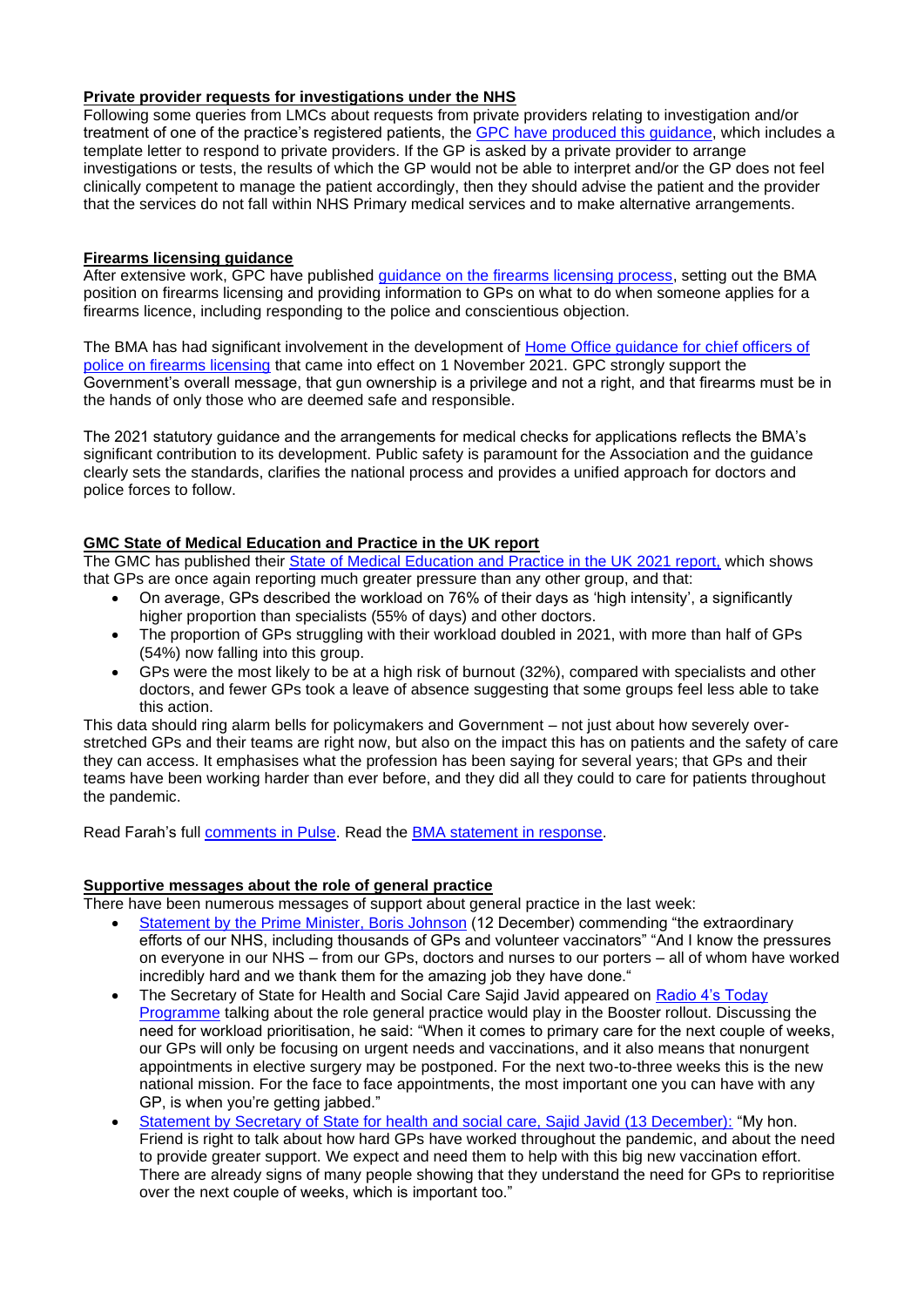• 4) In a joint letter with RCGP, the UK CMO reiterated his appreciation and support, and acknowledged pressures: "We don't underestimate the massive effort required nor the challenge of Page 4 of 6 prioritising clinical care in an environment in which general practice's contribution during the pandemic has not been appropriately recognised by some people. This will however be a timelimited effort- and one which is highly time sensitive. Only GPs can do this."

# **Accredited Wound Care Course for Registered Staff in Primary Care.**

[This flyer](https://www.clevelandlmc.org.uk/website/IGP367/files/Wound%20Care%20Course%20Flyer.pdf) contains details of a 7 day course commencing in February. Please note spaces are limited therefore these will be given on a first come first served basis. All dates on the flyer must be attended.

## **GPC England executive team and new chair of GPC UK**

Following a rigorous formal appointments process, Dr Dean Eggitt, Dr Kieran Sharrock and Dr Richard Van Mellaerts have been appointed [as new members of the BMA GPC England executive team,](https://www.bma.org.uk/bma-media-centre/bma-gpc-england-announces-new-executive-team) at such a pivotal time for our patients and the profession.

Also, Dr Philip White, chair of GPC Wales, has been elected as the chair of GPC UK.

With such experienced leaders supporting the work of GPC committees, there is every confidence that GPC will continue to represent GPs and their teams, and through them our patients, on the issues that matter most.

It is now also time to say to goodbye. We want to take one final opportunity to thank the outgoing chair of both GPC England and GPC UK, Dr Richard Vautrey, as well as the outgoing executive team, Dr Mark Sanford-Wood and Dr Krishna Kasaraneni, for their many achievements, years of service and outstanding commitment to general practice, including through this unprecedented time of the pandemic. Together they got a phenomenal amount of work done, securing record levels of investment, a gamechanger indemnity package and a whole new workforce embedded in general practice.

# **GPC GP Bulletin & Informal Messaging**

Read the BMA's GP bulletin [here](https://bma-mail.org.uk/t/JVX-7NYV2-6D0D8630D9CB840E1PJA0P99B60EC971FDA0ED/cr.aspx) Read GPC Chair twitter page: [Dr Farah Jameel \(@DrFJameel\) / Twitter](https://twitter.com/DrFJameel) Read BMA twitter page: [General Practice \(@BMA\\_GP\) / Twitter](https://twitter.com/BMA_GP)

# **[BMA COVID-19 guidance](https://www.bma.org.uk/advice-and-support/covid-19)**

Read the BMA [COVID-19 toolkit for GPs and practices,](https://www.bma.org.uk/advice-and-support/covid-19/practical-guidance/covid-19-toolkit-for-gps-and-gp-practices) which provides comprehensive guidance for practices to manage contractual issues and service provision during the coronavirus pandemic. You can access all the BMA guidance on COVID-19, including ethical guidance, [here](https://www.bma.org.uk/advice-and-support/covid-19) . There is also guidance on the following topics:

- [Model terms of engagement for a GP providing temporary COVID-19 services](https://www.bma.org.uk/advice-and-support/covid-19/your-contract/covid-19-model-terms-for-gps)
- [Terms and conditions for sessional GPs](https://www.bma.org.uk/advice-and-support/covid-19/your-contract/covid-19-your-terms-and-conditions/your-terms-and-conditions-sessional-gps)
- [Risk assessments](https://www.bma.org.uk/advice-and-support/covid-19/your-health/covid-19-risk-assessment)

# **Mental health and wellbeing – looking after you and your practice team**

**Primary care coaching - communications toolkit**

In these pressured times it is absolutely critical you look after yourself and your teams. NHSE/I have launched their new communications toolkit, supporting promotion of the NHS England and NHS Improvement Looking After You national coaching service: [https://drive.google.com/drive/folders/1aS8](https://drive.google.com/drive/folders/1aS8-sTH1W9gv49d9Tq3hhwg9jJZZ5MFs) [sTH1W9gv49d9Tq3hhwg9jJZZ5MFs](https://drive.google.com/drive/folders/1aS8-sTH1W9gv49d9Tq3hhwg9jJZZ5MFs)

Within the toolkit you will find social media images, banners, bulletin copy, website copy and quotes from those who have used the free services. There has been some excellent feedback from those who have accessed coaching, but we are aware there are still many colleagues who are not aware of this available support. It remains a difficult time for the workforce, so we would appreciate any help you are able to give to share these offers.

A member of their team would also be happy to come to meetings or events within regions and systems to talk about the offers: [england.lookingafteryou@nhs.net](mailto:england.lookingafteryou@nhs.net)